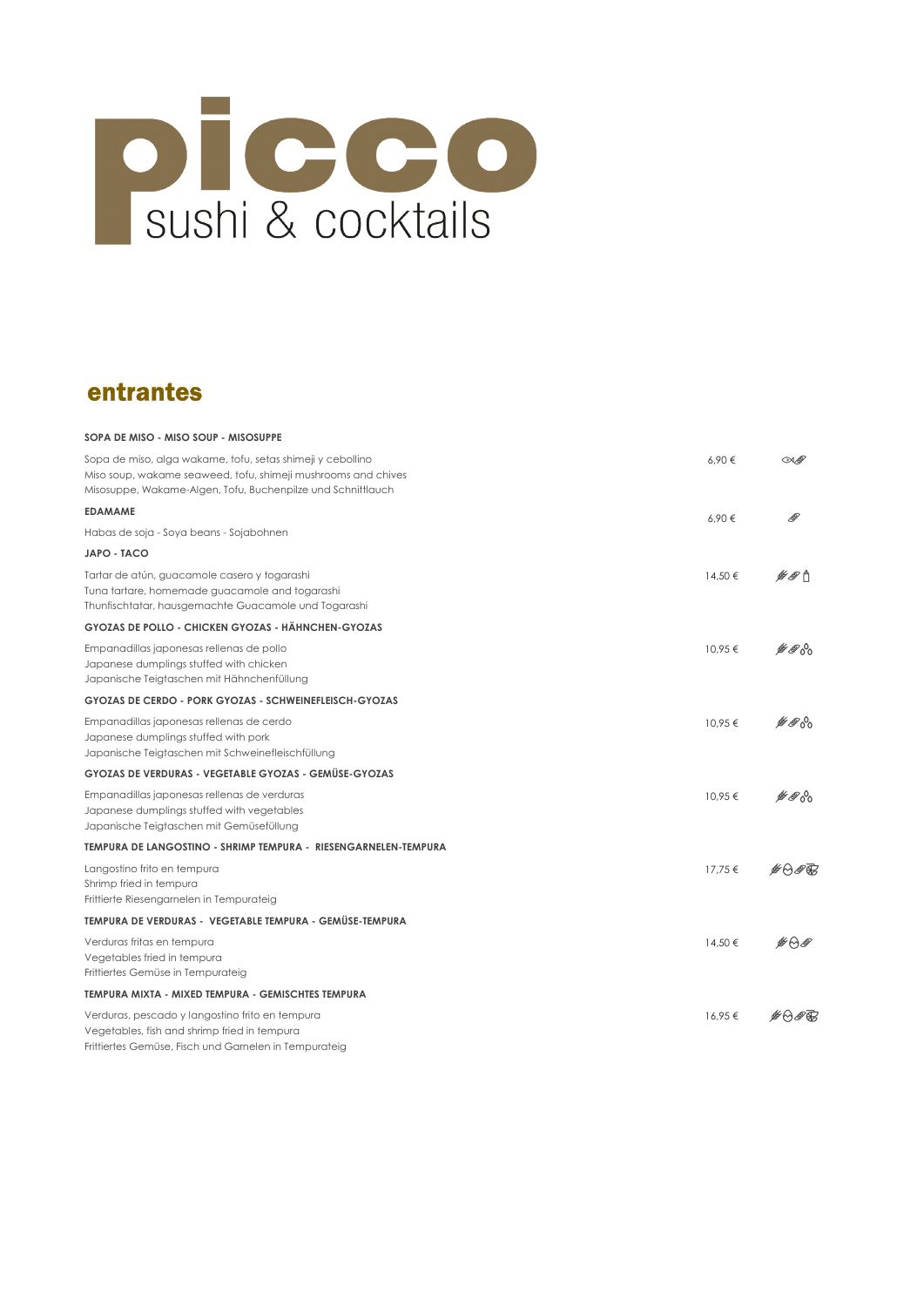# especial picco

| TATAKI DE ATÚN TEMPURIZADO - TEMPURIZED TUNA TATAKI - TEMPURIERTER THUNFISCH-TATAKI                                                                                                                                                                                                                    |         |                                                |
|--------------------------------------------------------------------------------------------------------------------------------------------------------------------------------------------------------------------------------------------------------------------------------------------------------|---------|------------------------------------------------|
| Atún tempurizado con arroz al teriyaki<br>Tuna tempura with teriyaki rice<br>Thunfisch-Tempura mit Teriyaki-Reis                                                                                                                                                                                       | 19,75 € | ⊯∞≰                                            |
| TARTAR DE ATÚN - TUNA TARTARE - THUNFISCHTATAR                                                                                                                                                                                                                                                         |         |                                                |
| Tartar de atún con aguacate y salsa ponzu picante<br>Tuna tartare with avocado and spicy ponzu sauce<br>Thunfischtatar mit Avocado und pikanter Ponzu-Sauce                                                                                                                                            | 17,75€  | <i>⊯</i> ∞⊛'f                                  |
| TARTAR DE SALMÓN - SALMON TARTARE - LACHSTATAR                                                                                                                                                                                                                                                         |         |                                                |
| Tartar de salmón con aguacate y salsa ponzu picante<br>Salmon tartare with avocado and spicy ponzu sauce<br>Lachstatar mit Avocado und pikanter Ponzu-Sauce                                                                                                                                            | 16,75€  | <i>≝</i> ∽⊛^                                   |
| HUEVOS ROTOS A LA JAPONESA CON ATÚN<br>JAPANESE-STYLE BROKEN FRIED EGGS WITH TUNA - SPIEGELEIER NACH JAPANISCHER ART MIT THUNFISCH                                                                                                                                                                     |         |                                                |
| Tartar de atún con sabor español<br>Tuna tartare with Spanish flavour<br>Thunfischtatar mit spanischem Geschmack                                                                                                                                                                                       | 18,75 € | <b>₫₩₩</b> ₩                                   |
| HUEVOS ROTOS A LA JAPONESA CON SALMÓN<br>JAPANESE-STYLE BROKEN FRIED EGGS WITH SALMON - SPIEGELEIER NACH JAPANISCHER ART MIT LACHS                                                                                                                                                                     |         | 18,75€ #00000                                  |
| Tartar de salmón con sabor español<br>Salmon tartare with Spanish flavour<br>Lachstatar mit spanischem Geschmack                                                                                                                                                                                       |         |                                                |
| YAKITORI DE POLLO - CHICKEN YAKITORI - YAKITORI-HÄHNCHENSPIESSE                                                                                                                                                                                                                                        |         |                                                |
| Bocheta de pollo marinado en salsa yakitori acompañado de arroz jazmín<br>Chicken kebab marinated in yakitori sauce served with jasmine rice<br>Hähnchenspieße mariniert in Yakitori-Sauce, dazu Jasminreis                                                                                            | 16.00 € |                                                |
| poke bowls                                                                                                                                                                                                                                                                                             |         |                                                |
| POKE DE SALMÓN - SALMON POKE - POKÉ MIT LACHS                                                                                                                                                                                                                                                          |         |                                                |
| Arroz sushi, salmón marinado, huevas de salmón, aguacate, pepino, kale, daikon,<br>fresas, sésamo, salsa de cítricos y soja                                                                                                                                                                            |         |                                                |
| Sushi rice, marinated salmon, salmon roe, avocado, cucumber, kale, daikon,<br>strawberries, sesame, citrus and soya sauce                                                                                                                                                                              | 17,75 € | <b>CA</b>                                      |
| Sushi-Reis, marinierter Lachs, Lachsrogen, Avocado, Gurke,<br>Grünkohl, Daikon-Rettich, Erdbeeren, Sesam, Zitronen-Sojasauce                                                                                                                                                                           |         |                                                |
| POKE DE ATÚN - TUNA POKE - POKÉ MIT THUNFISCH                                                                                                                                                                                                                                                          |         |                                                |
| Arroz sushi, atún marinado, tobiko, pepino, edamame, zanahoria, tomate cherry, sésamo, mayonesa picante<br>Sushi rice, marinated tuna, tobiko, cucumber, edamame, carrot, cherry tomatoes, sesame, spicy mayonnaise<br>Sushi-Reis, marinierter Thunfisch, Tobiko-Fischrogen, Gurke, Edamame, Karotten, | 17,75 € |                                                |
| Kirschtomaten, Sesam, würzige Mayonnaise                                                                                                                                                                                                                                                               |         |                                                |
| POKE MIXTO - MIXED POKE - POKÉ GEMISCHT                                                                                                                                                                                                                                                                |         |                                                |
| Arroz sushi, salmón, calamar encurtido, hamachi, pepino, aguacate, wakame, zanahoria, cilantro, salsa de cítricos y soja                                                                                                                                                                               | 17,75€  | $\mathcal{A}$                                  |
| Sushi rice, salmon, tuna, pickled squid, cucumber, avocado, wakame, carrot, cilantro, citrus and soya sauce                                                                                                                                                                                            |         |                                                |
| Sushi-Reis, Lachs, Thunfisch, eingelegter Tintenfisch, Gurke, Avocado, Wakame-Algen, Karotten,<br>Koriander, Zitronen-Sojasauce                                                                                                                                                                        |         |                                                |
| POKE VEGANO - VEGAN POKE - POKÉ VEGAN                                                                                                                                                                                                                                                                  |         |                                                |
| Quinoa, Heura©, aguacate, zanahoria, kale, wakame, edamame, cebolla crujiente y salsa de cítricos y soja<br>Quinoa, Heura©, avocado, carrot, kale, wakame, edamame, crispy onion and citrus and soya sauce<br>Quinoa, Heura©-Sojafleisch, Avocado, Karotten, Grünkohl, Wakame-Algen, Edamame,          | 16,50€  | $\not\!\!\!\!\!/ \not\!\!\!\! \in \mathscr{A}$ |

Röstzwiebeln und Zitronen-Sojasauce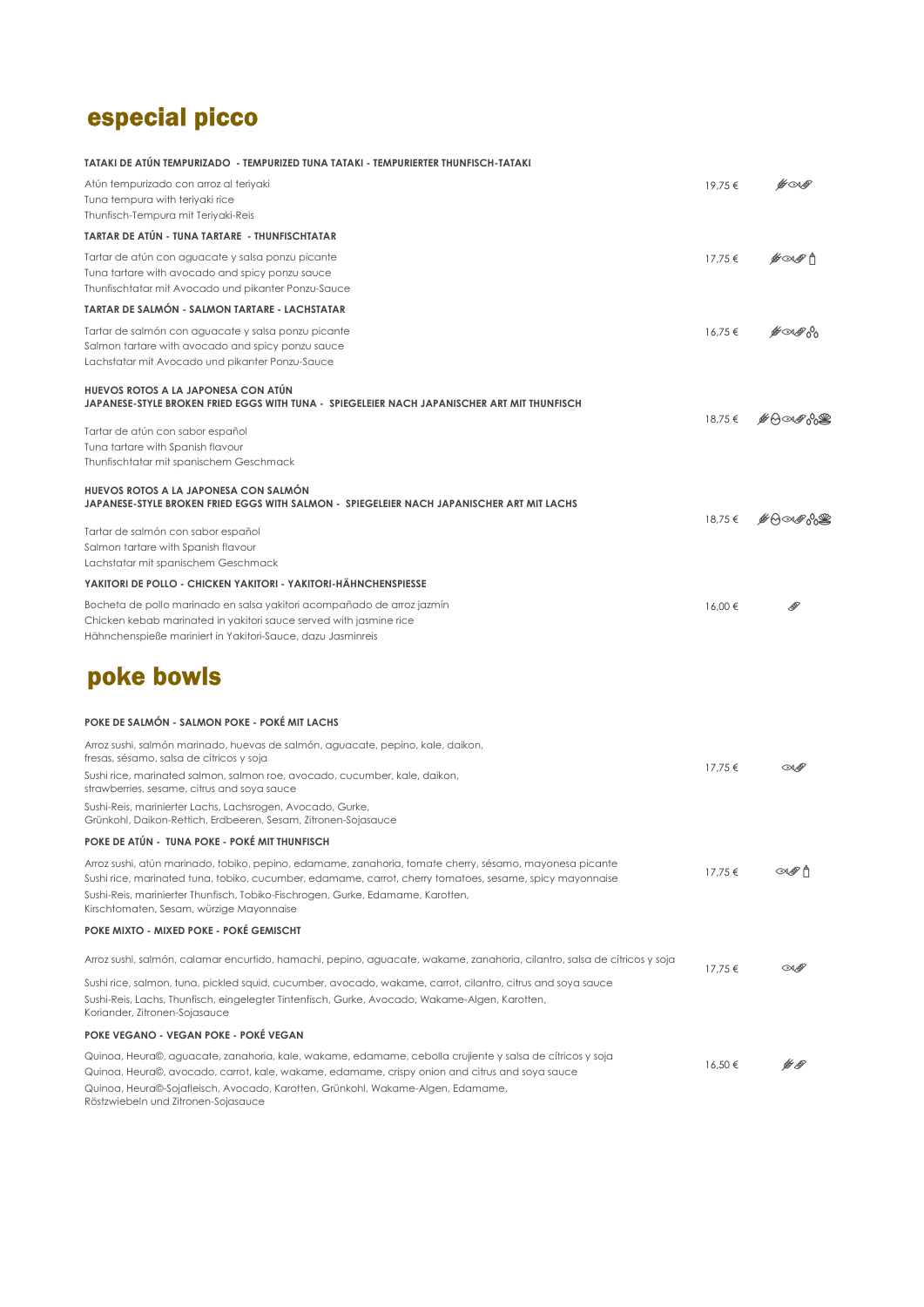

#### YAKISOBA

| Fideo fino de harina con base de verduras, salsa yakisoba e ingrediente a elegir:<br>pollo / ternera / gambas / Heura©<br>Fine flour noodles with vegetables, yakisoba sauce and ingredient of your choice:<br>chicken / beef / prawns/ heura ©<br>Feine Nudeln mit Gemüse, Yakisoba-Sauce und Zutaten zur Auswahl:<br>Hühnerfleisch / Kalbfleisch / Garnelen / Heura©-Sojafleisch                           | 14,50 € | <i>G∞®®</i>   |
|--------------------------------------------------------------------------------------------------------------------------------------------------------------------------------------------------------------------------------------------------------------------------------------------------------------------------------------------------------------------------------------------------------------|---------|---------------|
| YAKI UDON                                                                                                                                                                                                                                                                                                                                                                                                    |         |               |
| Fideo grueso de harina con base de verduras, salsa yakisoba e ingrediente a elegir:<br>pollo / ternera / gambas / tofu / Heura©<br>Thick flour noodles with vegetables, yakisoba sauce and ingredient of your choice:<br>chicken / beef / prawns / tofu / heura ©<br>Breite Nudeln mit Gemüse, Yakisoba-Sauce und Zutaten zur Auswahl:<br>Hühnerfleisch / Kalbfleisch / Garnelen / Tofu / Heura©-Sojafleisch | 14.50 € |               |
| ARROZ BLANCO - WHITE RICE - WEISSER REIS                                                                                                                                                                                                                                                                                                                                                                     |         |               |
| Arroz jazmín con base de verduras, salsa de soja e ingrediente a elegir:<br>pollo / ternera / gambas / Heura©<br>Jasmine rice with vegetables, yakisoba sauce and ingredient of your choice:<br>chicken / beef / prawns / heura ©<br>Jasminreis mit Gemüse, Sojasauce und Zutaten zur Auswahl:                                                                                                               | 14,50 € | <i>G</i> ∕∞⊗⊕ |
| Hühnerfleisch / Kalbfleisch / Garnelen/ Heura©-Sojafleisch                                                                                                                                                                                                                                                                                                                                                   |         |               |

### rolls tradicionales (8 piezas - pieces - teilig)

#### CALIFORNIA ROLL

| Aguacate, pepino, surimi y mayonesa, cubierto de masago y sésamo<br>Avocado, cucumber, surimi and mayonnaise, covered in masago and sesame<br>Avocado, Gurke, Surimi und Mayonnaise, in Masago-Kaviar und Sesam gewälzt |             | 13,50€ #A∞R#A |
|-------------------------------------------------------------------------------------------------------------------------------------------------------------------------------------------------------------------------|-------------|---------------|
| <b>PHILADELPHIA ROLL</b>                                                                                                                                                                                                |             |               |
| Salmón, crema de queso y aguacate, cubierto de sésamo<br>Salmon, cream cheese and avocado, covered with sesame<br>Lachs, Frischkäse und Avocado, in Sesam gewälzt                                                       | $15.25 \in$ | ീ∞∩∿          |
| <b>SPICY TUNA ROLL</b>                                                                                                                                                                                                  |             |               |
| Atún picante, aguacate y cebolleta, con mayonesa picante<br>Spicy tuna, avocado and scallions, with spicy mayonnaise<br>Würziger Thunfisch, Avocado und Frühlingszwiebeln, mit pikanter Mayonnaise                      | 15.25 €     | M∞®Ä          |
| <b>CATERPILLAR ROLL</b>                                                                                                                                                                                                 |             |               |
| Anguila y pepino, cubierto de aguacate y salsa de anguila<br>Eel and cucumber, covered with avocadoand eel sauce<br>Aal und Gurke, im Avocadomante Aalsauce                                                             | $16.75 \in$ |               |
| <b>DYNAMITE ROLL</b>                                                                                                                                                                                                    |             |               |
| Heura©, aguacate y cebolleta, con mayonesa picante<br>Heura©, avocado and scallions, with spicy mayonnaise                                                                                                              | 14,50 €     | ℛٲ            |

Heura©-Sojafleisch, Avocado und Frühlingszwiebeln, mit würziger Mayonnaise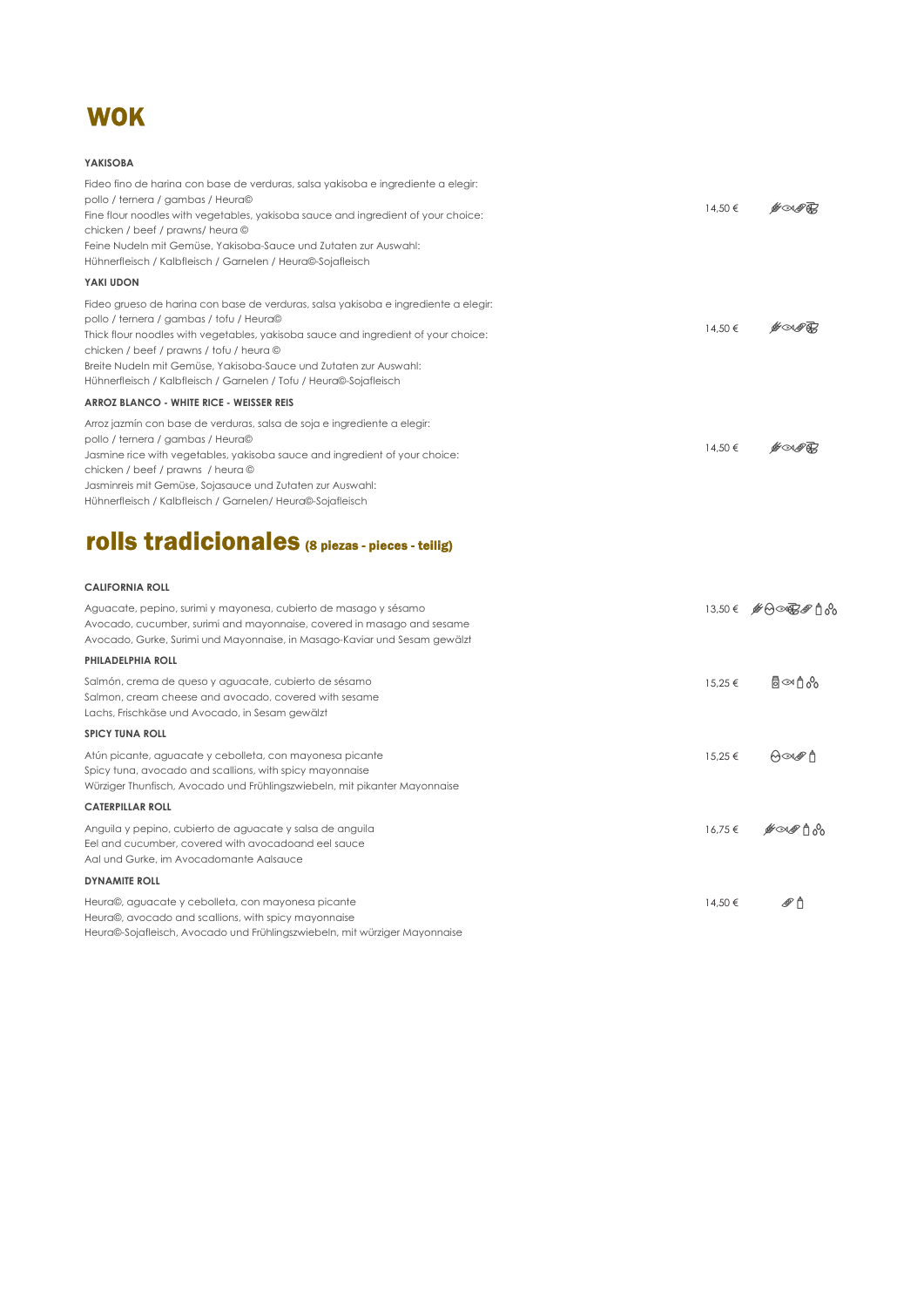## rolls especiales (10 piezas - pieces - teilig)

#### FOIE ROLL

| Foie y frambuesa cubierto de mango caramelizado<br>Foie gras and raspberry covered with caramelized mango<br>Gänseleber und Himbeere mit karamellisierter Mango                                                                                                                                                                | 18,50€     |                |
|--------------------------------------------------------------------------------------------------------------------------------------------------------------------------------------------------------------------------------------------------------------------------------------------------------------------------------|------------|----------------|
| <b>ALASKA ROLL</b>                                                                                                                                                                                                                                                                                                             |            |                |
| Salmón, queso crema y surimi, tempurizado, con salsa de anguila<br>Tempura salmon, cream cheese and surimi, with eel sauce<br>Lachs, Frischkäse und Surimi, im Tempurateig, mit Aal-Sauce                                                                                                                                      |            | 19,00€ 局☆∲弱∞☆↑ |
| <b>NINJA ROLL</b>                                                                                                                                                                                                                                                                                                              |            |                |
| Atún picante y queso crema, tempurizado, con salsa de anguila<br>Tempura spicy tuna and cream cheese, with eel sauce<br>Würziger Thunfisch und Frischkäse, im Tempurateig, mit Aal-Sauce                                                                                                                                       | 19,50€     | ⊚⊛∲∞∲          |
| <b>EBITAN ROLL</b>                                                                                                                                                                                                                                                                                                             |            |                |
| Langostino tempurizado y aguacate, cubierto de salmón, con mayonesa picante<br>Tempura shrimp and avocado, covered in salmon, with spicy mayonnaise<br>Tempura-Garnelen und Avocado, mit Lachsscheiben belegt, mit würziger Mayonnaise                                                                                         | 19.50€     | ₩₩₩₩₽          |
| <b>NOBASHI ROLL</b>                                                                                                                                                                                                                                                                                                            |            |                |
| Langostino tempurizado, espárrago, rúcula y cebolleta, cubierto de salmón flambeado y salsa yakiniku<br>Tempura shrimp, asparagus, arugula and scallions, covered with flambéed salmon and yakiniku sauce<br>Tempura-Garnelen, Spargel, Rucola und Frühlingszwiebeln, mit flambierten Lachsscheiben belegt, mit Yakiniku-Sauce | 19.90€     | <i>∯ങ®</i> ಗಿஃ |
| <b>Sashimi</b> (5 plezas - pleces - tellig)                                                                                                                                                                                                                                                                                    |            |                |
| SHAKE Salmón - Salmon - Lachs                                                                                                                                                                                                                                                                                                  | 13.50 €    | ∞ñ             |
| MAGURO Atún - Tung - Thunfisch                                                                                                                                                                                                                                                                                                 | 16,50€€    | ∞⋔             |
| nigiri (2 plezas - pleces - tellig)                                                                                                                                                                                                                                                                                            |            |                |
| <b>SHAKE</b> Salmón - Salmon - Lachs                                                                                                                                                                                                                                                                                           | $6,50 \in$ | ன்             |
| <b>SHIROMI</b> Pescado blanco - White fish - Weißfisch                                                                                                                                                                                                                                                                         | 6,50€      | ಞಗಿ            |
| <b>EBI</b> Langostino - Prawn - Riesengamele                                                                                                                                                                                                                                                                                   | 6,50€      | 69             |
| <b>MAGURO</b> Atún - Tung - Thunfisch                                                                                                                                                                                                                                                                                          | 7,50 €     | அ௺             |
| <b>UNAGUI FOIE</b> Anguila y foie - Eel und foie - Aal und foie                                                                                                                                                                                                                                                                | 7,90€      | ¥ O            |
| <b>hosomaki</b> (6 plezas - pleces - tellig)                                                                                                                                                                                                                                                                                   |            |                |

| <b>TEKKA MAKI</b> Atún - Tung - Thunfisch                                                                                                                                                                              | 9.50€       | ன்  |
|------------------------------------------------------------------------------------------------------------------------------------------------------------------------------------------------------------------------|-------------|-----|
| <b>SHAKE MAKI</b> Salmón - Salmon - Lach                                                                                                                                                                               | 9.50€       | அரி |
| <b>NEGIHAMA MAKI</b> Hamachi y cebolleta -Hamachi and scallions - Hamachi-Makrele und Frühlingszwiebeln                                                                                                                | 8.50 €      | அரி |
| <b>KAPPA MAKI</b> Pepino - Cucumber - Gurke                                                                                                                                                                            | 6.50€       |     |
| <b>TEMAKI TEMPURA</b>                                                                                                                                                                                                  |             |     |
| Salmón, cebollino, aguacate y mayonesa japonesa en Golden Tempura<br>Salmon, chives, avocado and Japanese mayonnaise in golden tempura<br>Lachs, Frühlingszwiebel, Avocado und japanische Mayonnaise in Golden Tempura | $14.00 \in$ | է∞∱ |